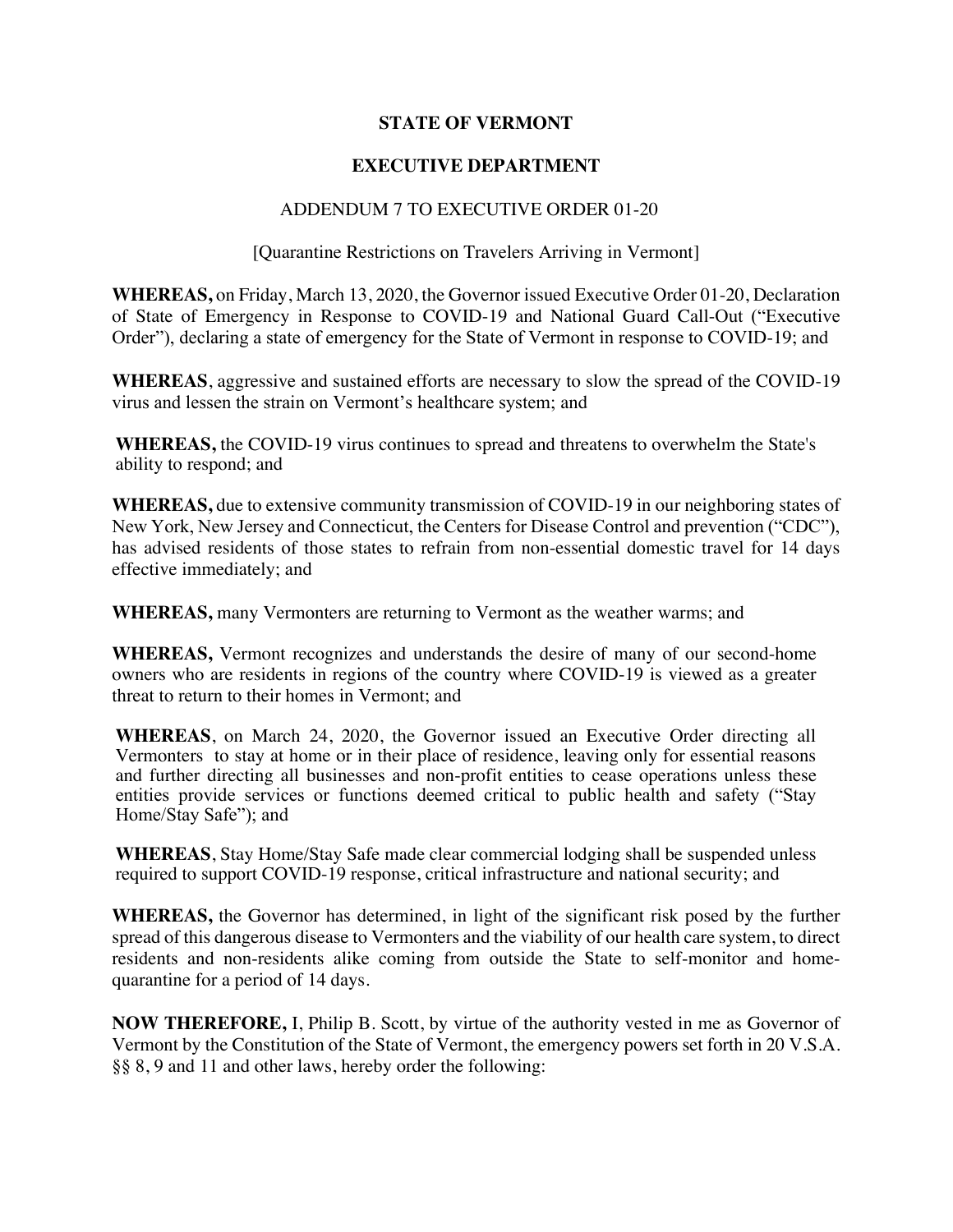- 1. To preserve the public health and safety, to ensure the healthcare delivery system is capable of serving all, and to help protect those at the highest risk and vulnerability, any person, resident or non-resident, travelling into Vermont for anything other than an essential purpose, must immediately self-quarantine for 14 days or the balance of 14 days dating from the day of arrival.
- 2. "Essential purpose" for purposes of this quarantine restriction shall mean travel required for personal safety; food, beverage or medicine; medical care; care of others; and to perform work, services or functions deemed critical to public health and safety, as well as economic and national security, as set forth in Stay Home/Stay Safe.
- 3. The Agency of Transportation and the Department of Motor Vehicles are hereby directed to post this guidance at all major points of entry into Vermont, on highway message boards and at the Burlington International Airport and all other Vermont airports.
- 4. Guidance for self-quarantine shall be made available by the Vermont Department of Health.
- 5. Visitors are instructed not to travel to Vermont if they are displaying symptoms or if they are travelling from cities and regions identified as COVID-19 "hot spots," including, among others, the states of Florida and Louisiana and the cities of Detroit, Chicago and New York City. In addition, residents of New York, New Jersey and Connecticut should stay in their home states in strict compliance with CDC travel guidance issued Saturday, March 28, 2020. This is essential if you will be in close contact with people who are older adults or have a severe chronic health condition.
- 6. For the purpose of clarifying Stay Home/Stay Safe as it relates to the suspension of lodging operations, "lodging" shall include, but not be limited to, hotels, motels, bed and breakfasts, inns, short term rentals, such as those made available through VRBO, Homeaway, AirBnb and other services, parks for recreational vehicles and campgrounds, all public and private camping facilities including those managed by the Vermont Department of Parks and Recreation. Lodging may be provided for the following purposes:
	- a. Housing vulnerable populations (emergency shelter for homeless individuals) as arranged through the state.
	- b. Providing accommodations for health care workers, or other workers deemed necessary to support public health, public safety or critical infrastructure.
	- c. Use of lodging properties being as quarantine facilities as arranged by the state.
	- d. Limited verifiable extenuating circumstances for the care and safety of Vermonters.

On-line reservations shall be suspended and lodging providers shall post a prominent notice on their web platforms which advises potential guests that reservations for lodging in Vermont, as allowed above, shall be accepted by phone only.

Lodging providers may permit existing guests to remain through the end of their scheduled stay, however, may not allow extended stay or new reservations, except for the purposes set forth above.